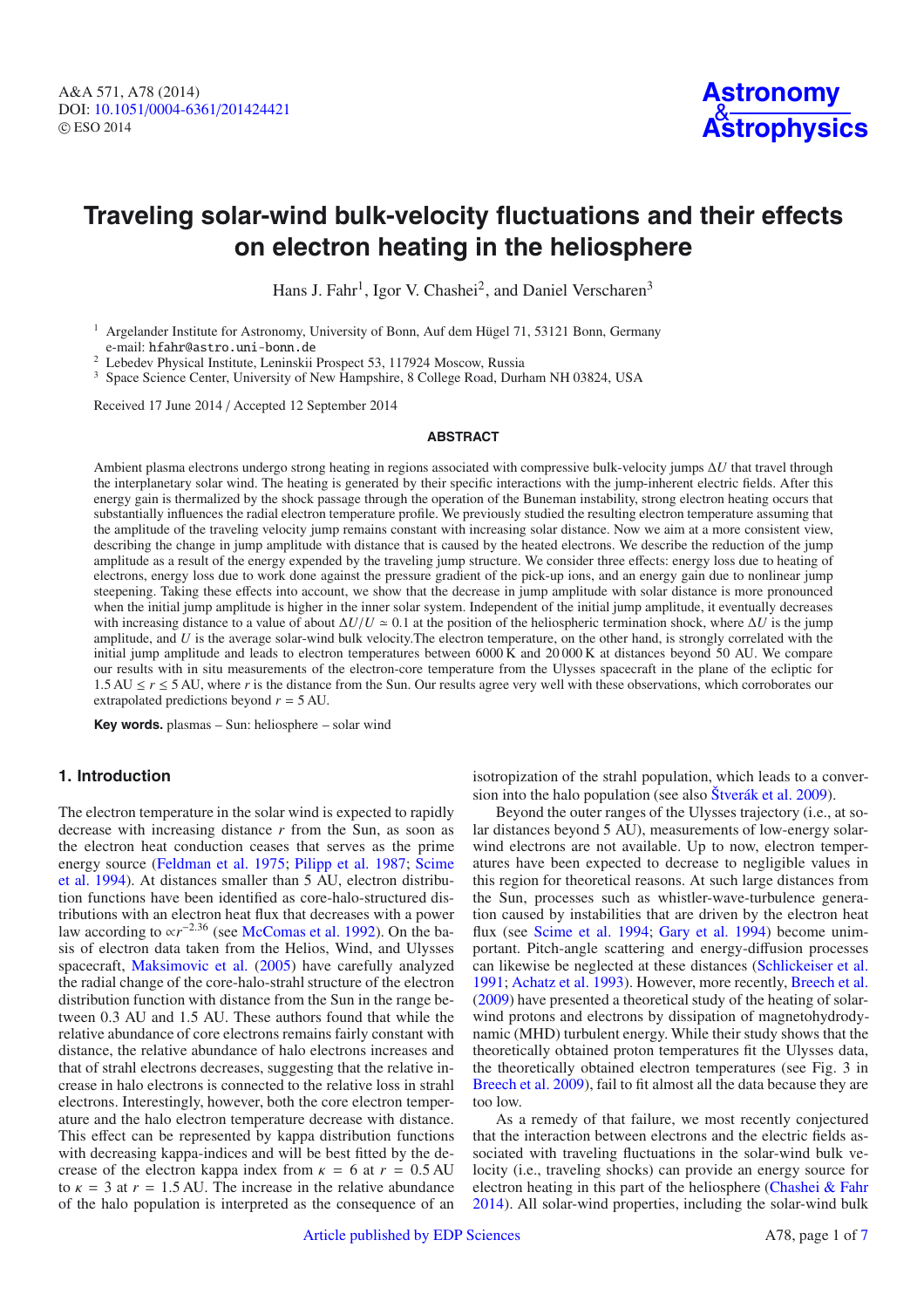<span id="page-1-0"></span>

**[Fig. 1.](http://dexter.edpsciences.org/applet.php?DOI=10.1051/0004-6361/201424421&pdf_id=1)** Solar-wind bulk velocity as a function of time in the plane of the ecliptic at 1 AU. We show OMNI-2 data (from  $ftp://spdf.gsfc$ . [nasa.gov/pub/data/omni/low\\_res\\_omni/](ftp://spdf.gsfc.nasa.gov/pub/data/omni/low_res_omni/)) from a combined set of spacecraft observations to demonstrate the ubiquitous fluctuations in the solar-wind bulk velocity.

velocity *U*, show strongly pronounced variations on many time scales a[s](#page-6-13) [well](#page-6-13) [as](#page-6-13) [shock-like](#page-6-13) [structures](#page-6-13) [\(Feng et al. 2009;](#page-6-12) Yue & Zong [2011;](#page-6-13) [Janvier et al. 2014\)](#page-6-14). We show a time line of the measured solar-wind bulk velocity in the plane of the ecliptic at 1 AU in Fig. [1](#page-1-0) (cf. [Echer et al. 2005](#page-6-15); [Lai et al. 2010;](#page-6-16) [Sokół et al.](#page-6-17) [2013\)](#page-6-17). In agreement with these observations, we find a typical occurrence rate of about 30 jumps with a significant amplitude per year. These jumps are convected over the spacecraft with an average solar-wind bulk velocity of  $U \approx 400 \text{ km s}^{-1}$ , which leads to a typical distance of about  $L<sub>i</sub> = 3 \text{ AU}$  between subsequent shocks.

Fluctuations  $\Delta U(t) = U(t) - \langle U(t) \rangle$ , where  $\langle \cdot \rangle$  is the time average and *U* is the solar-wind bulk velocity, persist to large distances from the Sun up to 20 to 40 AU, as clearly demonstrated by Voyager observations [\(Richardson et al. 1995\)](#page-6-18). Figure 2 in Richardson et al. (1995) shows that while the bulk velocity fluctuations survive up to large solar distances, the average bulk velocity  $U = \langle U(t) \rangle$  appears to be constant, implying that differential kinetic energy is not converted into kinetic energy of the wind, but into thermal degrees of freedom of the plasma system.

We suspect that these bulk-velocity fluctuations are responsible for the still poorly understood heating of electrons at larger distances from the Sun. We have recently proposed in a quantitative discussion that compressional bulk-velocity waves heat solar-wind electrons [\(Chashei & Fahr 2014\)](#page-6-10). We determined the fraction of the differential kinetic energy of the traveling shocks and quantified the energy that is transferred to thermal energy of the solar-wind electrons by means of the Buneman instability as a function of the bulk speed  $U_2$  downstream of the velocity jump. The joint bulk speed of electrons and protons, after passing the jump-associated electric-field jump, is given by

$$
m_{\rm e}U_{2\rm e} + m_{\rm p}U_{2\rm p} = (m_{\rm e} + m_{\rm p})U_2, \tag{1}
$$

where  $m_{e,p}$  denotes the mass of the electron and of the proton, and  $U_2$  denotes the bulk velocity of the downstream centerof-mass system. With  $m_e \ll m_p$ , this expression leads to (see [Chashei & Fahr 2014](#page-6-10))

$$
U_2 \approx U_{2p} + \frac{m_e}{m_p} U_{2e} \approx U_{2p} + s \sqrt{\frac{m_e}{m_p}} U_{2p},
$$
 (2)

<span id="page-1-2"></span>where  $s \equiv (U + \Delta U)/(U - \Delta U)$  is the jump compression ratio. The difference  $U_2 - U_{2p}$  is much smaller than  $U_{2p}$ , and hence the overshoot energy of the electrons in the downstream bulk frame is given by

$$
\Delta W_{\rm e} = \frac{1}{2} \frac{m_{\rm e} m_{\rm p}}{m_{\rm e} + m_{\rm p}} \left( U_{2\rm e} - U_{2\rm p} \right)^2 \approx \frac{1}{2} m_{\rm e} U_{2\rm e}^2. \tag{3}
$$

If this kinetic energy  $\Delta W_e$  of the overshooting electrons can be locally converted into electron heat, this process leads to an electron temperature increase  $\Delta T_e$  after each jump passage given by

$$
\Delta T_{\rm e} = \frac{m_{\rm e} U_{2\rm e}^2}{3k} = \frac{m_{\rm p} \Delta U^2}{3k} \left( 1 - \frac{1}{s^2} \right),\tag{4}
$$

<span id="page-1-1"></span>where *k* is the Boltzmann constant.

This process describes an average gain of thermal energy that leads to a systematic heating of the solar-wind electrons per radial increment d*r* as a result of repeated shock passages. The resulting radial dependence of the electron temperature can be described by a transport equation for the thermal energy. We expect that the electron heating due to accumulated jump passages in the heliosphere beyond about 5 AU is statistical in nature. We denote the average distance between consecutive jumps as *L*<sup>j</sup> and define the average jump occurrence rate as  $v_i \equiv U/L_i$ . With these definitions, the equation for the radial electron temperature is given in the following differential form (see Chashei  $& Fahr$ [2014\)](#page-6-10):

$$
\frac{dT_e}{dr} + 2\frac{T_e}{r} = \Delta T_e \frac{\Delta U}{L_j U} = \Delta T_e \frac{\Delta X}{L_j},\tag{5}
$$

where  $\Delta X \equiv \Delta U/U$ . The term on the right-hand side of Eq. [\(5\)](#page-1-1) describes the electron heating induced by jump passages. When they solved this equation, Chashei  $\&$  Fahr [\(2014](#page-6-10)) assumed that  $\Delta T_e = \Delta T_e(\Delta U)$  is a constant. This assumption is true if  $\Delta U$  is independent of the distance *r*. In that case, the radial profile of the resulting electron temperature is given by

$$
T_{\rm e}(x) = \frac{1}{x^2} \left( x^3 \frac{m_{\rm p} U^2 \Delta X^3}{18k} \frac{r_0}{L_{\rm j}} + T_{\rm e0} \right),\tag{6}
$$

where  $x \equiv r/r_0$  is the dimensionless spatial coordinate and  $T_{\text{e}0}$ denotes the electron temperature at  $r = r_0 = 1$  AU (solution shown in Fig. 1 of Chashei  $&$  Fahr 2014). This solution suffers from the inconsistency that the jump kinetic energy is assumed to be constant even after transferring energy to the electrons. We make this earlier approach more consistent in the sections below by taking into account the energy consumption at the passage of each jump during this process.

## **2. Change of the jump amplitude with distance from the Sun**

To increase the consistency of our approach, we now include higher-order corrections to the electron heating due to the variation of the jump amplitude  $\Delta U$  with distance *r*. This amplitude is assumed to be the primary physical reason for the gain in thermal energy of the electrons. Therefore, we have to adequately describe the change of Δ*U* caused by energy expended by the excess kinetic energy of the jump structure. In situ observations by the Voyager 2 spacecraft at distances between 10 AU and 40 AU from the Sun [\(Richardson et al. 1995](#page-6-18)) showed that compared

A78, page 2 of [7](#page-6-11)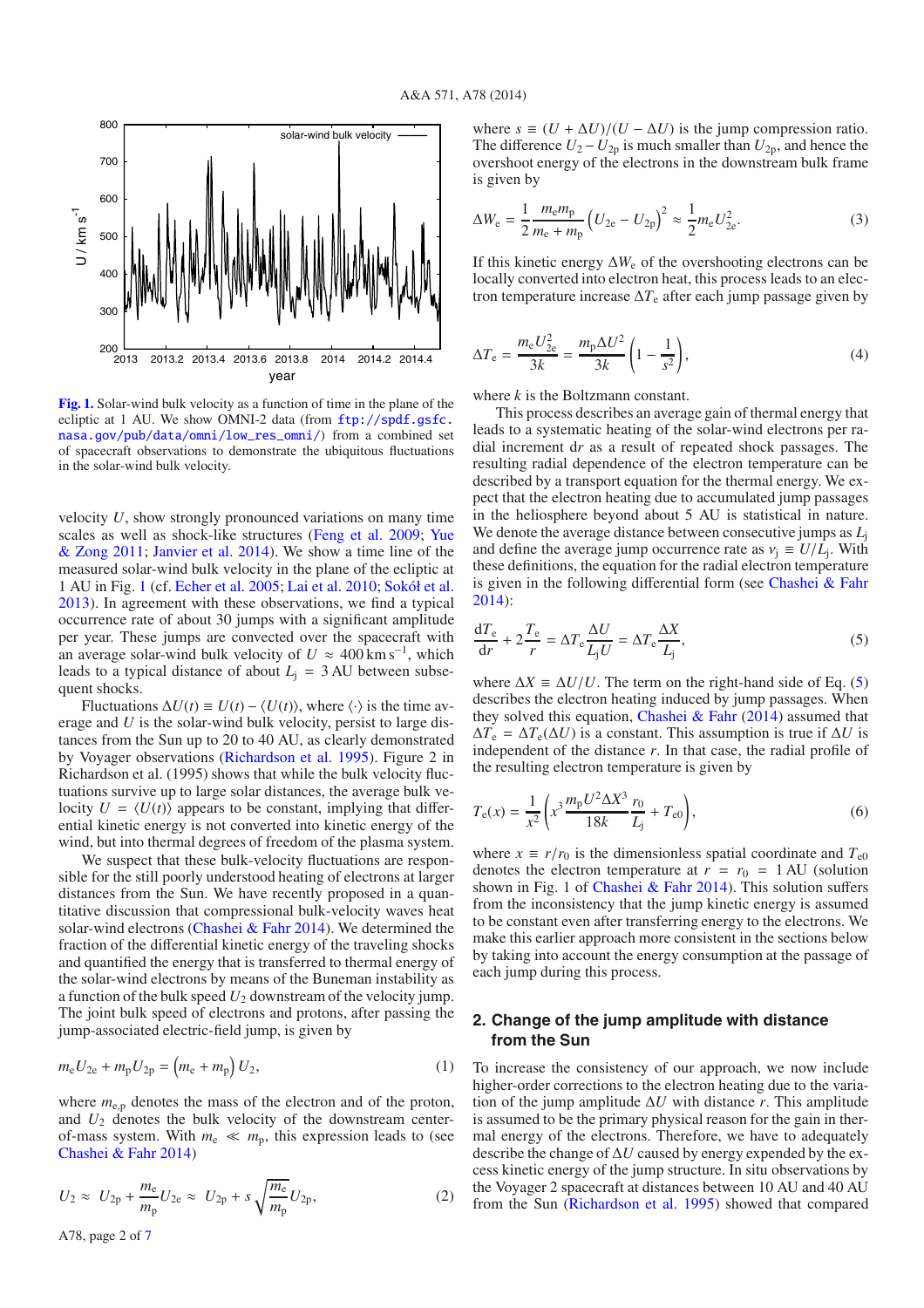with solar-wind bulk-velocity measurements carried out simultaneously at 1 AU by IMP 8, the average solar-wind speed does not change with distance. On the other hand, the amplitude of the speed fluctuations strongly decreases with distance from the Sun (see Fig. 6 of [Richardson et al. 1995\)](#page-6-18). This observation indicates that these fluctuations do work, while the bulk-solar-wind outflow does not. Our theoretical approach is based on these observations, adopting that the average solar-wind speed *U* is constant with distance from the Sun. Based on this observationally supported assumption, we consider three effects that determine the change of Δ*U* with distance *r*:

- a) heating of electrons,
- b) work done against the slower side of the jump with its higher pick-up-ion pressure, and
- c) steepening of the jump profile by nonlinear superpositions of small-scale bulk-velocity fluctuations.

In the following, we separately discuss these three different effects.

#### <span id="page-2-3"></span>2.1. Reduced compression due to electron heating

We consider the spatial divergence of the jump-associated flow of excess kinetic energy on the high-velocity side of a jump with the amplitude  $\Delta X = \Delta U/U$ . This jump acts as a local source of electron thermal energy, and this heating reflects a local energy sink for the excess kinetic energy that is represented by the compression profile  $\Delta X(r)$ . Using Eq. [\(5\)](#page-1-1) for the electron temperature, we can formulate an expression for the energy sink associated with this jump as the divergence of the excess kinetic energy flow:

$$
\frac{1}{r^2}\frac{\mathrm{d}}{\mathrm{d}r}r^2\left(U\frac{1}{2}n_{\rm e}m_{\rm p}\,\Delta U^2\right) = -\frac{3}{2}Uk\,\Delta T_{\rm e}\,n_{\rm e}\frac{\Delta U}{L_{\rm j}U},\tag{7}
$$

where  $n_e = n_p = n$  is the local solar-wind electron/proton number density and  $\Delta T_e$  is the electron temperature increase per jump passage as given by Eq. [\(4\)](#page-1-2). We assume that the mean bulk velocity  $U = (1/2)(U + \Delta U + U - \Delta U)$  is constant and find

<span id="page-2-4"></span>
$$
\frac{\mathrm{d}}{\mathrm{d}r}\left(\Delta U^2 n_{\rm e}\right) + \frac{2}{r}\left(\Delta U^2 n_{\rm e}\right) = -3\frac{k\,\Delta T_{\rm e}\,n_{\rm e}\,\Delta U}{m_{\rm p}U}\frac{\Delta U}{L_{\rm j}}.\tag{8}
$$

Supported by Voyager data, we assume that the traveling jumps in bulk velocity have a small amplitude ( $\Delta U \ll U$ , which is equivalent to  $\Delta X \ll 1$ ). This observation allows us to approximate the electron-temperature increase per jump passage in Eq. [\(4\)](#page-1-2) using the linearizations

$$
s = \frac{1 + \Delta X}{1 - \Delta X} \simeq 1 + 2\,\Delta X\tag{9}
$$

and

$$
s^2 \simeq (1 + 2\,\Delta X)^2 \simeq 1 + 4\,\Delta X. \tag{10}
$$

We can then rewrite Eq.  $(4)$  as

$$
\Delta T_{\rm e} \simeq \frac{m_{\rm p}\Delta U^2}{3k} \left[1 - (1 - 4\,\Delta X)\right] = \frac{4m_{\rm p}U^2\,\Delta X^3}{3k} \tag{11}
$$

and obtain from Eq. [\(8\)](#page-2-0)

$$
\frac{2}{\Delta X}\frac{d\Delta X}{dr} + \frac{1}{n_e}\frac{dn_e}{dr} + \frac{2}{r} = -4\frac{\Delta X^2}{L_j}.
$$
 (12)

<span id="page-2-1"></span>

**[Fig. 2.](http://dexter.edpsciences.org/applet.php?DOI=10.1051/0004-6361/201424421&pdf_id=2)** Compression Δ*X* as a function of distance *r* from the Sun for five different values of  $\Delta X_0$  at  $r_0 = 1$  AU with  $r_0/L_i = 1/3$ . The compression decreases with distance and approaches a value of about 0.1 at the position of the termination shock. The dependence on the jump occurrence  $r_0/L_i$  is discussed in [Chashei & Fahr](#page-6-10) [\(2014\)](#page-6-10).

Assuming a spherically symmetric decrease in density of the average solar wind flow with  $n_e \propto r^{-2}$ , we then obtain

<span id="page-2-0"></span>
$$
\frac{2}{\Delta X} \frac{d \Delta X}{dr} = -4 \frac{\Delta X^2}{L_j} \tag{13}
$$

<span id="page-2-2"></span>and find

$$
\frac{\mathrm{d}\,\Delta X^{-2}}{\mathrm{d}r} = 4\frac{1}{L_{\mathrm{j}}}.\tag{14}
$$

From this relation, we derive in a first step

$$
\left|\Delta X^{-2}\right|_{r_0}^r = 4\frac{1}{L_j} \int_{r_0}^r \mathrm{d}r = \frac{4}{L_j}(r - r_0),\tag{15}
$$

which delivers a solution of the form

$$
\Delta X = \frac{1}{\sqrt{\Delta X_0^{-2} + \frac{4}{L_j}(r - r_0)}} = \frac{\Delta X_0}{\sqrt{1 + \frac{4r_0}{L_j}\Delta X_0^2(x - 1)}}.
$$
(16)

We show Δ*X* as a function of distance *r* from the Sun for five different values of  $\Delta X_0$  in Fig. [2.](#page-2-1) We use  $r_0/L_i = 1/3$  in agreement with observations at 1 AU (see Fig. [1\)](#page-1-0). The jump amplitude Δ*X* remarkably decreases with increasing distance from the Sun. The decrease is even more pronounced for cases in which the initial value  $\Delta X_0$  is higher in the inner solar system. However, independent of  $\Delta X_0$ , the jump amplitude assumes values of  $\leq 0.1$ at the position of the heliospheric termination shock (i.e., at  $r \approx 90$  AU).

With this result for the dependence of  $\Delta X$  on *r*, we solve the earlier differential equation, Eq. [\(5\)](#page-1-1), for the resulting electron temperature and obtain

$$
\frac{dT_e}{dx} + 2\frac{T_e}{x} = \frac{4}{3} \frac{m_p U^2}{k\lambda} \frac{\Delta X_0^4}{\left(1 + 4\Delta X_0^2 \frac{x-1}{\lambda}\right)^2},\tag{17}
$$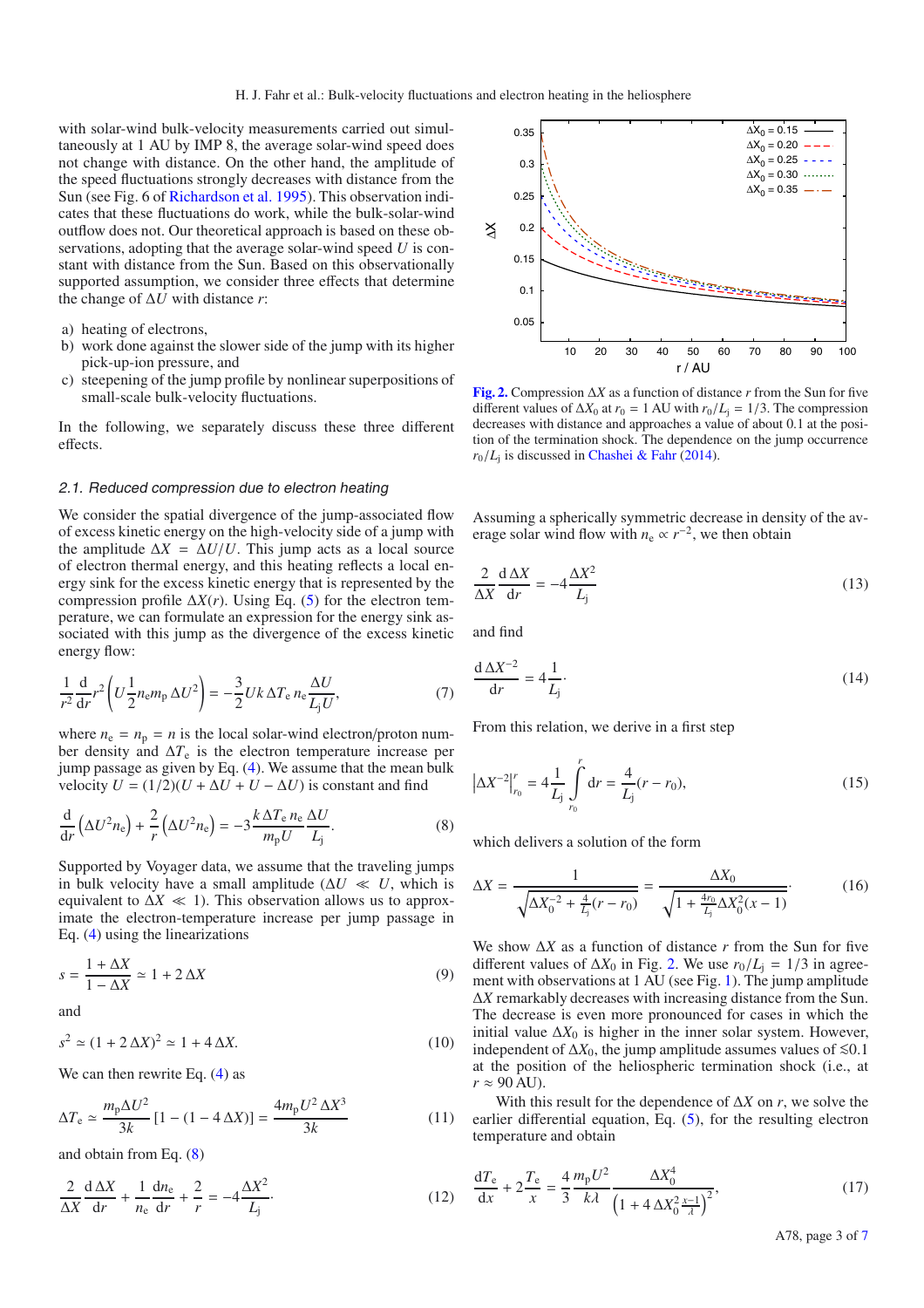<span id="page-3-1"></span>

**[Fig. 3.](http://dexter.edpsciences.org/applet.php?DOI=10.1051/0004-6361/201424421&pdf_id=3)** Electron temperature  $T_e$  as a function of distance  $r$  from the Sun for five different values of  $\Delta X_0$  with  $r_0/L$ <sub>i</sub> = 1/3 and *U* = 400 km s<sup>-1</sup>. The electron temperature is greater than adiabatic. In addition, we show Ulysses observations of the in-situ electron-core temperature in the plane of the ecliptic and the prediction from adiabatic expansion.

where  $\lambda = L_i/r_0$ . The solution of this inhomogeneous differential equation is given by

<span id="page-3-0"></span>
$$
T_{e}(x) = \frac{1}{x^{2}} \left\{ \frac{4}{3} \frac{m_{p} U^{2}}{k \lambda} \Delta X_{0}^{4} \int_{1}^{x} \frac{y^{2}}{[1 + a(x - 1)]^{2}} dy + T_{e0} \right\}
$$
  

$$
= \frac{1}{x^{2}} \left\{ \frac{4}{3} \frac{m_{p} U^{2}}{k \lambda a^{3}} \Delta X_{0}^{4} \left[ 2(a - 1) \ln [1 + a(x - 1)] + \frac{a(x - 1) \left[1 + a(x - 1) + (a - 1)^{2}\right]}{1 + a(x - 1)} \right] + T_{e0} \right\}
$$
(18)

with  $a = 4\Delta X_0^2/\lambda$ . We show the result of Eq. [\(18\)](#page-3-0) for five different values of  $\Delta X_0$  in Figs. [3](#page-3-1) and [4.](#page-3-2) We use  $T_{\text{e0}} = 2 \times 10^5$  K and  $U = 400 \text{ km s}^{-1}$ . In Fig. [3,](#page-3-1) we show our results for 1.5 AU  $\leq$  $r \leq 5$  AU and compare them with in situ Ulysses measurements of the electron-core temperature during the spacecraft's first orbit in the plane of the ecliptic (from December 28, 1990 until December 31, 1991). The data were taken with the Ulysses SWOOPS experiment [\(Bame et al. 1992\)](#page-6-19). Our predictions and in situ measurements agree very well. The modeled and observed electron temperatures are significantly higher than predicted for an adiabatically expanding gas (i.e.,  $\tilde{T}_e \propto r^{-4/3}$ ). We achieve the best agreement for values of  $\Delta X_0$  between 0.25 and 0.3. In Fig. [4,](#page-3-2) we extrapolate our results beyond 5 AU and show our predictions for  $1 \text{ AU} \le r \le 100 \text{ AU}$ . The electron temperature in our model is significantly higher than predicted from adiabatic expansion beyond 10 AU for all values of  $\Delta X_0$ . It assumes values of about  $T_e \approx 10^4$  K at the position of the heliospheric termination shock.

### <span id="page-3-3"></span>2.2. Change of compression due to work done against entropized pick-up ions

In this section, we consider another effect that may also contribute to a decrease in the jump amplitude  $\Delta X$ : the work done by the faster front against the difference in ion pressure over the traveling shock front. The faster regime  $(U_1 = U + \Delta U)$  is running into the slower regime ( $U_2 = U - \Delta U$ ) with a differential velocity  $\Delta U$ . During this process, the plasma has to do work against the pressure difference between the two regimes to adapt

<span id="page-3-2"></span>

**[Fig. 4.](http://dexter.edpsciences.org/applet.php?DOI=10.1051/0004-6361/201424421&pdf_id=4)** Electron temperature  $T_e$  as a function of distance  $r$  from the Sun for five different values of  $\Delta X_0$  with  $r_0/L_i = 1/3$  and  $U = 400 \text{ km s}^{-1}$ . The electron temperature beyond 10 AU is higher than predicted from adiabatic expansion.

the flow to the slower regime (i.e.,  $U_2$ ). We estimate the work done per unit time as

$$
\frac{\mathrm{d}\epsilon(s)}{\mathrm{d}t} = -\frac{\Delta U \cdot \Delta P}{D} = -\Delta U \frac{P_2^* - P_1^*}{D},\tag{19}
$$

where *D* is the transit distance over the shock profile, and  $P_{1,2}^*$ are the adaptive pressures (i.e., the entropized kinetic energy densities) on the upstream and downstream sides of the jump. Especially in the outer heliosphere ( $r \geq 5$  AU), the ion pressure is dominated by the pick-up-ion pressures on either side of the jump. Under this assumption, the expressions for the ion pressures are significantly simplified (see [Fahr et al. 2012\)](#page-6-20) for a perpendicular jump ( $\Delta U \perp B$ ), leading to

$$
P_2^* - P_1^* \simeq P_{1, \text{pui}} \left[ \frac{s}{3} \left( 2A_\perp(s) + \frac{s^2}{A_\perp^2(s)} \right) - 1 \right],\tag{20}
$$

where the remaining pressure adaptation function  $A_{\perp}(s)$  for a perpendicular shock is simply given by  $A_{\perp}(s) = s$  with  $s \approx 1 +$ 2 Δ*X* . This leads to

$$
P_2^* - P_1^* \simeq P_{1, \text{pui}} \left[ \frac{s}{3} (2s + 1) - 1 \right]
$$
  
=  $P_{1, \text{pui}} \left[ \frac{1 + 2 \Delta X}{3} (3 + 4 \Delta X) - 1 \right] \approx \frac{10}{3} \Delta X P_{1, \text{pui}},$  (21)

which allows us to formulate the ion-induced energy change as

$$
\frac{d\epsilon(s)}{dt} = -\frac{\Delta U \cdot \Delta P}{D} = -\frac{10}{3} \frac{\Delta U}{D} \Delta X P_{1, \text{pui}} \n= -\frac{10}{3} \frac{U \Delta X^2}{D} P_{1, \text{pui}}.
$$
\n(22)

With this additional term, we now obtain the following corrected differential equation for Δ*X*:

$$
\frac{2}{\Delta X}\frac{d\Delta X}{dr} + \frac{1}{n_e}\frac{dn_e}{dr} + \frac{2}{r} = -4\frac{\Delta X^2}{L_j} - \frac{20}{3}\frac{P_{1, \text{pui}}}{n_e m_p U^2 D}.
$$
 (23)

We write the upstream pick-up-ion pressure in the form  $P_{1,\text{pui}} =$  $\zeta n_e kT_{\text{pui}}$  with the pick-up-ion abundance ratio  $\zeta = n_{\text{pui}}/n_e$ . This leads to the new differential equation

$$
\frac{2}{\Delta X}\frac{d\Delta X}{dr} + \frac{1}{n_e}\frac{dn_e}{dr} + \frac{2}{r} = -4\frac{\Delta X^2}{L_j} - \frac{20}{3}\frac{1}{m_p U^2 D}\zeta k T_{\text{pui}}.\tag{24}
$$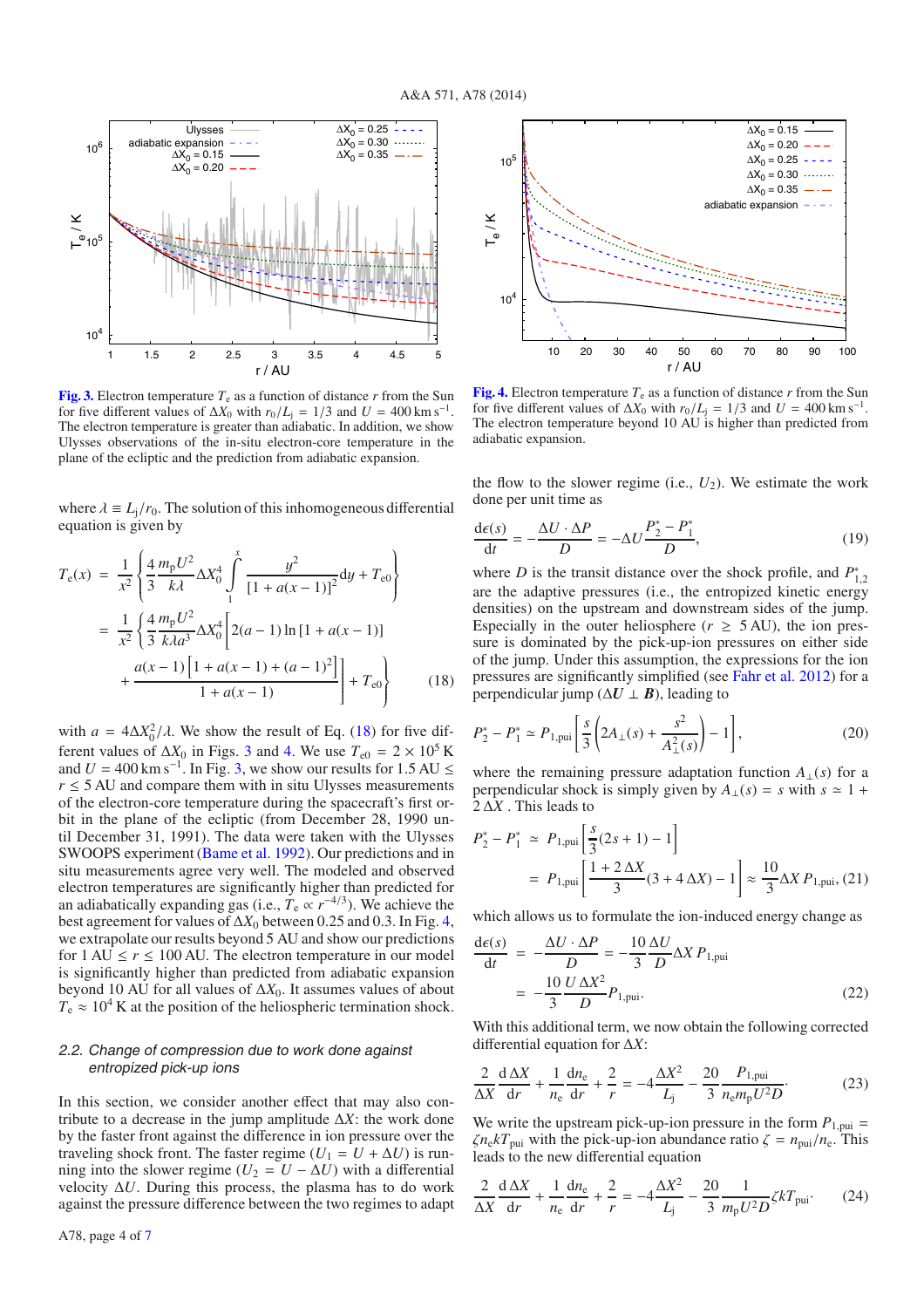Again, taking  $n_e \propto r^{-2}$ , this relation then simplifies to

$$
\frac{2}{\Delta X}\frac{\mathrm{d}\,\Delta X}{\mathrm{d}r} = -4\frac{\Delta X^2}{L_{\mathrm{j}}} - \frac{20}{3}\frac{1}{D}\frac{\zeta k T_{\mathrm{pui}}}{m_{\mathrm{p}}U^2}.\tag{25}
$$

We introduce the pick-up-ion Mach number  $M_{\text{pui}}^2 \equiv$  $m_p U^2 / \zeta kT_{\text{pui}} \simeq 1$  and assume that this number be constant in the outer heliosphere (see, e.g., Fahr & Ruciński 1999; [Fahr 2007\)](#page-6-22). We then find

$$
\Delta X = \frac{1}{\sqrt{\left(\frac{3DM_{\text{pui}}^2}{5L_j} + \frac{1}{\Delta X_0^2}\right) \exp\left[\frac{20}{3} \frac{(r - r_0)}{DM_{\text{pui}}^2}\right] - \frac{3DM_{\text{pui}}^2}{5L_j}}}} = \frac{\Delta X_0}{\sqrt{\left(\frac{3DM_{\text{pui}}^2}{5L_j}\Delta X_0^2 + 1\right) \exp\left[\frac{20}{3} \frac{(x - 1)}{M_{\text{pui}}^2} \frac{r_0}{D}\right] - \frac{3DM_{\text{pui}}^2}{5L_j}\Delta X_0^2}}.
$$
(26)

Expansion of the exponential term in Eq. [\(26\)](#page-4-0) for  $D \ll r_0$  leads to Eq. [\(16\)](#page-2-2). Since the shock transit distance is much smaller than 1 AU, the corrections due to the pick-up-ion pressure lead to profiles that are qualitatively very similar to the curves shown in Fig. [2.](#page-2-1)

## 2.3. Increased compression due to nonlinear wave steepening

There may also be processes that counteract those described in Sects. [2.1](#page-2-3) and [2.2:](#page-3-3) processes that support a pile-up of the bulkvelocity jump amplitude. For instance, fluctuations in the bulk velocity may cause such a pile-up by nonlinear superposition. Therefore, we consider wave steepening in the system in addition to the previously discussed processes. Small-scale velocity fluctuations described by  $\delta U(x, t) = \delta U(k) \cos [k(x - Ut)]$  can pile up into a large-scale fluctuation with  $L \approx L_j = 2\pi/k_{\text{min}}$ by nonlinear wave-coupling and dissipation processes. For onedimensional waves, this situation is described by the following equation (see [Infeld & Rowlands 1990](#page-6-23) or Treumann & Baumjohann [1997](#page-6-24)):

<span id="page-4-1"></span>
$$
\frac{\partial}{\partial t}\delta U + \delta U \frac{\partial}{\partial x}\delta U = F,\tag{27}
$$

where *F* denotes a dissipation force that counteracts the nonlinear term on the left-hand side and compensates for catastrophic wave steepening and wave breaking. For the so-called Burgers' equation (see [Treumann & Baumjohann 1997](#page-6-24)), a particular dissipative force is introduced in place of *F* that is proportional to the second derivative of the velocity perturbation, which leads to the following differential equation:

$$
\frac{\partial}{\partial t}\delta U + \delta U \frac{\partial}{\partial x}\delta U = \alpha \frac{\partial^2}{\partial x^2} \delta U,\tag{28}
$$

where  $\alpha$  is a positive dissipation coefficient that acts like a diffusion coefficient (assumed to be constant with distance *r*). The background plasma moves with the velocity  $U$ , and  $\delta U$  represents the superposition  $\delta U = U + \Delta U$ . If the nonlinear steepening of δ*U* (second term on the left-hand side of the Burgers' equation, Eq.  $(28)$ ) increases, the dissipative term on the righthand side can compensate for the nonlinear term and can allow for a stationary solution in the system that co-moves with the nonlinear wave profile. We assume that this developing nonlinear wave asymptotically moves with the velocity Δ*U*. This <span id="page-4-2"></span><span id="page-4-0"></span>allows us to write the Burgers' equation in this particular comoving system, where the first term of the left-hand side disappears (i.e.,  $\partial \delta U/\partial t = 0$ ) when we transform the equation to space coordinates  $y = x - \Delta U t$ . This procedure then leads to

$$
(\delta U - \Delta U) \frac{\partial}{\partial y} \delta U = \alpha \frac{\partial^2}{\partial y^2} \delta U.
$$
 (29)

The solution of this equation is easily obtained in the form of a velocity shock ramp given by

$$
\delta U - \Delta U = -\Delta U \tanh\left(\frac{\Delta U y}{2\alpha}\right),\tag{30}
$$

<span id="page-4-3"></span>which can be rewritten in the form

$$
\delta U = \Delta U \left[ 1 - \tanh\left(\frac{\Delta U y}{2\alpha}\right) \right].
$$
\n(31)

To estimate the appropriate value of  $\alpha$  (which has the dimension of  $\text{cm}^2/\text{s}$ ), we return to the original Burgers' equation and estimate the time scale for steepening (or in the opposite case: for dissolution) of the wave profile by the pure diffusion-type equation (i.e., domination of the dissipation term) given by

<span id="page-4-4"></span>
$$
\frac{\partial}{\partial t}\delta U = \alpha \frac{\partial^2}{\partial x^2} \delta U. \tag{32}
$$

We find the solution of this equation within the system  $[-D; +D]$  by

$$
\delta U(x,t) = \delta U_0 \frac{2D}{\sqrt{4\pi\alpha t}} \exp\left(-\frac{x^2}{4\alpha t}\right).
$$
 (33)

The kinetic-energy density of the velocity fluctuations within the two flanks [−*D*; +*D*] of such a velocity structure with the structure scale *D* is given by

$$
\epsilon_{\rm nl} = \frac{1}{2D} \int_{-D}^{+D} \frac{1}{2} m_{\rm p} n_{\rm e} \delta U^2 \mathrm{d}x. \tag{34}
$$

Assuming free diffusion, its temporal change is given by

$$
\dot{\epsilon}_{\rm nl} = \frac{1}{2D} \frac{\mathrm{d}}{\mathrm{d}t} \int_{-D}^{D} \frac{1}{2} m_{\rm p} n_{\rm e} \, \delta U^2 \mathrm{d}x. \tag{35}
$$

Taking this expression for  $\dot{\epsilon}_{nl}$  for nonlinear diffusion or steepening per unit volume, we obtain

$$
\dot{\epsilon}_{\rm nl} = \frac{1}{2D} \frac{1}{2} m_{\rm p} n_{\rm e} \, \delta U_0^2 \frac{d}{dt} \left[ \frac{4D^2}{4\pi \alpha t} \int_{-D}^{D} \exp\left(-\frac{2x^2}{4\alpha t}\right) dx \right]
$$
\n
$$
= D m_{\rm p} n_{\rm e} \, \delta U_0^2 \frac{d}{dt} \left[ \frac{\sqrt{2\alpha t}}{4\pi \alpha t} \int_{-D/\sqrt{2\alpha t}}^{D/\sqrt{2\alpha t}} \exp\left(-y^2\right) dy \right]. \tag{36}
$$

Evaluating this integral expression further leads to

$$
\dot{\epsilon}_{\rm nl} = Dm_{\rm p}n_{\rm e}\,\delta U_0^2 \frac{\mathrm{d}}{\mathrm{d}t} \left[ \frac{\mathrm{erf}\left(\frac{D}{\sqrt{2\alpha t}}\right)}{\sqrt{8\pi\alpha t}} \right]
$$
\n
$$
= Dm_{\rm p}n_{\rm e}\,\delta U_0^2 \left[ \frac{2e^{-D^2/2\alpha t} \frac{\mathrm{d}}{\mathrm{d}t} \frac{D}{\sqrt{2\alpha t}}}{\pi \sqrt{8\alpha t}} - \frac{1}{2} \frac{\mathrm{erf}\left(\frac{D}{\sqrt{2\alpha t}}\right)}{(8\pi\alpha t)^{3/2}} 8\pi\alpha \right], \quad (37)
$$

A78, page 5 of [7](#page-6-11)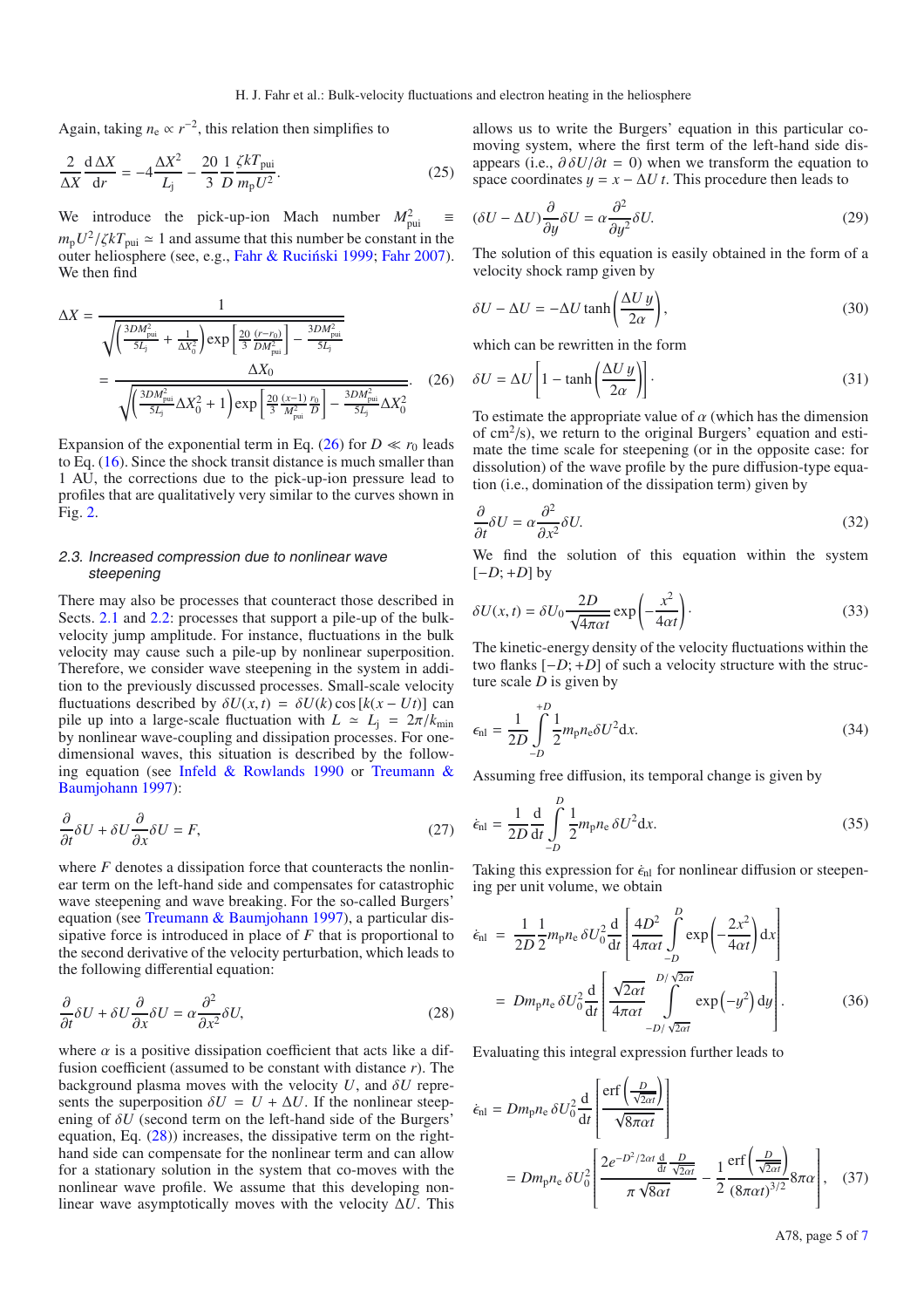and finally to

$$
\dot{\epsilon}_{\rm nl} = -\frac{Dm_{\rm p}n_{\rm e}\,\delta U_0^2}{\sqrt{8\pi\alpha t}} \left[ \frac{2\alpha D e^{-D^2/2\alpha t}}{\sqrt{\pi}(2\alpha t)^{3/2}} + \frac{\rm erf\left(\frac{D}{\sqrt{2\alpha t}}\right)}{2t} \right].
$$
 (38)

According to the profile in Eq. [\(31\)](#page-4-2),  $D \approx \alpha/\Delta U$ . On the other hand, the characteristic time  $\tau$  of the shock passage is given by  $\tau = D/\Delta U = \alpha/\Delta U^2$ . Evaluating now the above expression for this characteristic time  $\tau$  leads to the following expression:

$$
\dot{\epsilon}_{\rm nl} = -\frac{Dm_{\rm p}n_{\rm e}\,\delta U_0^2}{\sqrt{8\pi D^2}} \left[ \frac{2D^2\,\Delta U\,e^{-D^2/2D^2}}{\sqrt{\pi}\,(2D^2)^{3/2}} + \Delta U \frac{\text{erf}\left(\frac{D}{\sqrt{2D^2}}\right)}{2D} \right],\tag{39}
$$

or finally (with  $\Delta U \approx \delta U_0$  as suggested by Eq. [\(33\)](#page-4-3)) to

$$
\dot{\epsilon}_{\rm nl} = -\frac{m_{\rm p}n_{\rm e}\,\Delta U^3}{\sqrt{8\pi}D} \left[ \frac{e^{-1/2}}{\sqrt{2\pi}} + \frac{1}{2}\text{erf}\left(\frac{1}{\sqrt{2}}\right) \right].\tag{40}
$$

We then obtain the following transport equation with the newly found term for  $\dot{\epsilon}_{nl}$ :

$$
\frac{1}{r^2}\frac{\mathrm{d}}{\mathrm{d}r}r^2\left(U\frac{1}{2}n_{\rm e}m_{\rm p}\,\Delta U^2\right) = -\frac{3}{2}Uk\,\Delta T_{\rm e}\,n_{\rm e}\frac{\Delta U}{U L_{\rm j}} - \dot{\epsilon}_{\rm nl}(\Delta U). \tag{41}
$$

The last term on the right-hand side represents the energy that is required to maintain the jump profile. Free diffusion would instead destroy the profile, according to Eq. [\(35\)](#page-4-4). The transport equation is then given by

$$
\frac{1}{r^2}\frac{d}{dr}r^2\left(U\frac{1}{2}n_{\rm e}m_{\rm p}\,\Delta U^2\right) = -\frac{3}{2}Uk\,\Delta T_{\rm e}\,n_{\rm e}\frac{\Delta U}{U L_{\rm j}} + \frac{m_{\rm p}n_{\rm e}\,\Delta U^3}{\sqrt{8\pi}D}\left[\frac{e^{-1/2}}{\sqrt{2\pi}} + \frac{1}{2}\text{erf}\left(\frac{1}{\sqrt{2}}\right)\right].\tag{42}
$$

With the definition

$$
\Gamma \equiv \left[\frac{e^{-1/2}}{\sqrt{2\pi}} + \frac{1}{2}\text{erf}\left(\frac{1}{\sqrt{2}}\right)\right] \approx 0.6,\tag{43}
$$

we find

$$
\frac{\mathrm{d}}{\mathrm{d}r}\left(\Delta U^2 n_{\rm e}\right) + \frac{2}{r}\left(\Delta U^2 n_{\rm e}\right) = -3\frac{k\,\Delta T_{\rm e}\,n_{\rm e}}{m_{\rm p}}\frac{\Delta U}{UL_{\rm j}} + \frac{2n_{\rm e}\Delta U^3}{\sqrt{8\pi}DU}\Gamma. \tag{44}
$$

Inserting  $\Delta T_e$  from Eq. [\(11\)](#page-2-4) then leads to the following differential equation:

$$
\frac{\mathrm{d}}{\mathrm{d}r}\left(\Delta U^2 n_{\rm e}\right) + \frac{2}{r}\left(\Delta U^2 n_{\rm e}\right) = -\frac{4U^2 n_{\rm e}\Delta X^4}{L_{\rm j}} + \frac{2n_{\rm e}\Delta U^3}{\sqrt{8\pi D U}}\Gamma,\qquad(45)
$$

or equivalently to

$$
\frac{\mathrm{d}}{\mathrm{d}r}\Delta X^2 + \Delta X^2 \frac{1}{n_\text{e}}\frac{\mathrm{d}n_\text{e}}{\mathrm{d}r} + \frac{2}{r}\Delta X^2 = -\frac{4\Delta X^4}{L_\text{j}} + \frac{2\Delta X^3}{\sqrt{8\pi D}}\Gamma\tag{46}
$$

and

$$
\frac{2}{\Delta X}\frac{d}{dr}\Delta X + \frac{1}{n_e}\frac{dn_e}{dr} + \frac{2}{r} = -\frac{4\Delta X^2}{L_j} + \frac{2\Delta X}{\sqrt{8\pi D}}\Gamma.
$$
 (47)

For a radially symmetric density decrease, we rewrite the transport equation including terms that decrease (first term) and increase (second term) the compression as

$$
\frac{2}{\Delta X}\frac{d}{dr}\Delta X = -\frac{4\Delta X^2}{L_j} + \frac{2\Delta X}{\sqrt{8\pi}D}\Gamma.
$$
 (48)

Combining decreasing and increasing factors can lead to a vanishing gradient and thus to a constant compression Δ*X* if

$$
\Delta X = \frac{\Gamma}{2\sqrt{8\pi}} \frac{L_{\rm j}}{D} \simeq \frac{0.6}{10} \frac{L_{\rm j}}{D} = 0.06 \frac{L_{\rm j}}{D}.
$$
 (49)

Therefore, the newly derived term for structure steepening will only compete with the first term if the jump amplitude has decreased to values of  $\Delta X \leq 0.06$  ( $L_i/D$ ). Looking for a solution of the full equation, we start from the solution of

$$
\frac{2}{\Delta X} \frac{d}{dr} \Delta X = -\frac{4\Delta X^2}{L_j}.
$$
\n(50)

As shown in Sect. [2.1,](#page-2-3) the solution is given by

$$
\Delta X = \frac{\Delta X_0}{\sqrt{1 + \frac{4}{L_j} \Delta X_0^2 (r - r_0)}}.
$$
\n(51)

The solution of the other part,

$$
\frac{2}{\Delta X} \frac{d}{dr} \Delta X = \frac{2\Delta X}{\sqrt{8\pi D}} \Gamma,\tag{52}
$$

is derived from

$$
\frac{1}{\Delta X^2} \frac{d}{dr} \Delta X = -\frac{d}{dr} \Delta X^{-1} = \frac{1}{\sqrt{8\pi D}} \Gamma
$$
 (53)

and yields

$$
\Delta X^{-1} - \Delta X_0^{-1} = -\frac{1}{\sqrt{8\pi D}} \Gamma(r - r_0).
$$
 (54)

This leads to

$$
\Delta X = \frac{1}{\Delta X_0^{-1} - \frac{\Gamma}{\sqrt{8\pi D}}(r - r_0)} = \frac{\Delta X_0}{1 - \frac{\Gamma \Delta X_0}{\sqrt{8\pi D}}(r - r_0)}.
$$
(55)

According to these considerations, the general solution is given by the superposition

$$
\Delta X = \frac{\Omega \, \Delta X_0}{\sqrt{1 + \frac{4r_0}{L_j} \Delta X_0^2 (x - 1)}} + \frac{\Phi \, \Delta X_0}{1 - \frac{\Gamma \, \Delta X_0}{\sqrt{8\pi}} \frac{r_0}{D} (x - 1)}.
$$
(56)

The corrections as a result of nonlinear wave steepening are small as long as  $\Delta X \geq 0.06$ . In those cases, we only need to consider the first term and hence retain the earlier solution we derived in Sect. [2.1](#page-2-3) and displayed in Figs. [3](#page-3-1) and [4.](#page-3-2)

#### **3. Conclusions**

We have shown that traveling solar-wind bulk-velocity jumps effectively process solar-wind electrons in energy at their propagation outward from the Sun through the inner heliosphere. These fluctuations in the solar-wind bulk velocity are ubiquitous, as shown in Fig. [1.](#page-1-0) In an earlier paper, we have shown that this energization can be expressed in terms of a substantial temperature increase of the solar-wind electrons at larger distances from the Sun of about 50 AU to 90 AU. Assuming that the jump amplitude  $\Delta X = \Delta U/U$  of the propagating bulk-velocity structure does not change with solar distance *r*, the previous study predicts electron temperatures of more than  $10^5$  K at 90 AU (i.e., at about position of the solar-wind termination shock). In this study, we introduced higher-order corrections that take into account that the energy for the energization of solar-wind electrons

A78, page 6 of [7](#page-6-11)